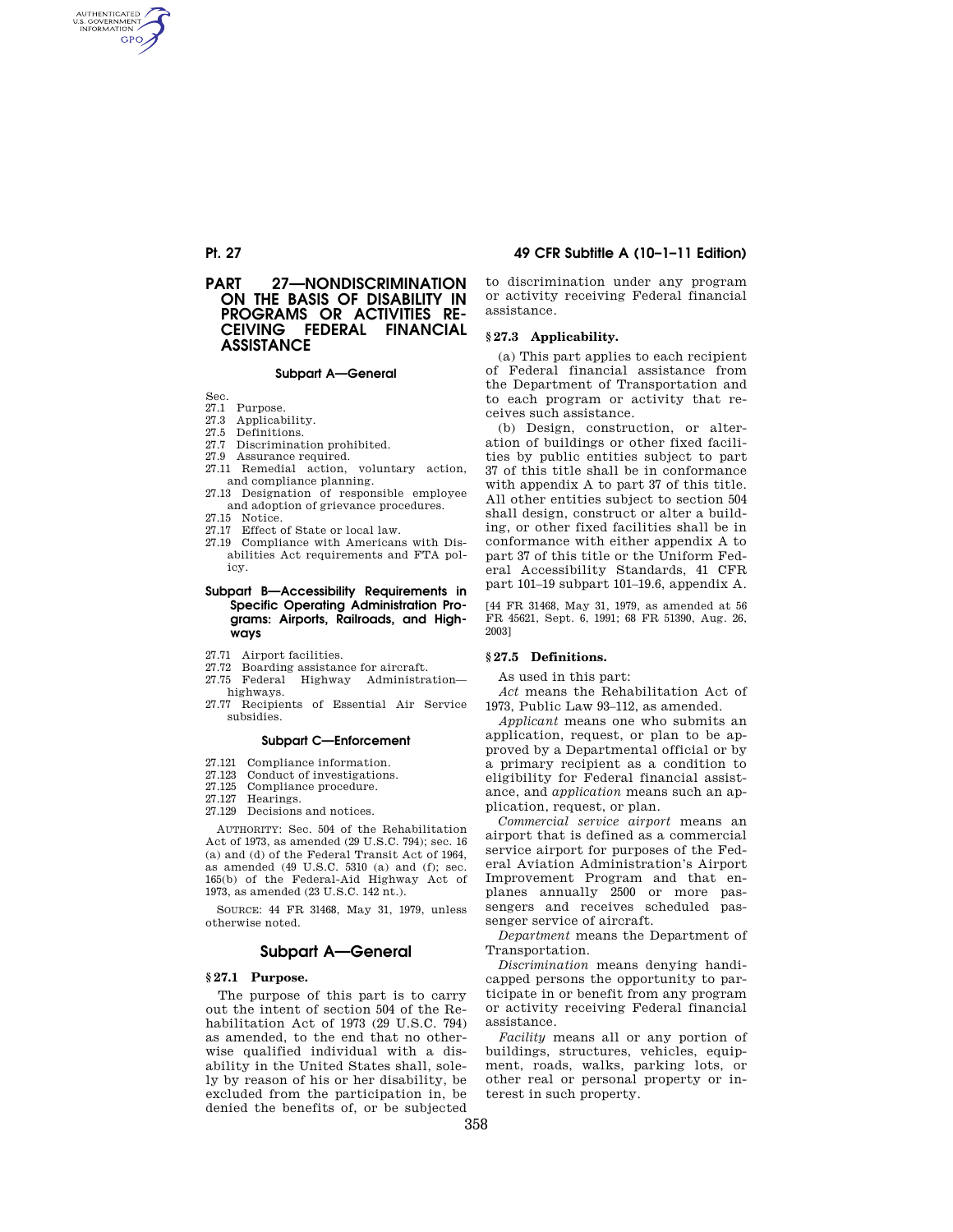*Federal financial assistance* means any grant, loan, contract (other than a procurement contract or a contract of insurance or guaranty), or any other arrangement by which the Department provides or otherwise makes available assistance in the form of:

 $(a)$  Funds;

(b) Services of Federal personnel; or

(c) Real or personal property or any interest in, or use of such property, including:

(1) Transfers or leases of such property for less than fair market value or for reduced consideration; and

(2) Proceeds from a subsequent transfer or lease of such property if the Federal share of its fair market value is not returned to the Federal Government.

*Handicapped person* means (1) any person who (a) has a physical or mental impairment that substantially limits one or more major life activities, (b) has a record of such an impairment, or (c) is regarded as having such an impairment. (2) As used in this definition, the phrase:

(a) *Physical or mental impairment*  means (i) any physiological disorder or condition, cosmetic disfigurement, or anatomical loss affecting one or more of the following body systems: neurological; musculoskeletal; special sense organs; respiratory, including speech organs; cardiovascular, reproductive; digestive; genito-urinary; hemic and lymphatic; skin; and endocrine; or (ii) any mental or psychological disorder, such as mental retardation, organic brain syndrome, emotional or mental illness, and specific learning disabilities. The term *physical or mental impairment* includes, but is not limited to, such diseases and conditions as orthopedic, visual, speech, and hearing impairments; cerebral palsy; epilepsy; muscular dystrophy; multiple sclerosis; cancer; heart disease; mental retardation; emotional illness; drug addiction; and alcoholism.

(b) *Major life activities* means functions such as caring for one's self, performing manual tasks, walking, seeing, hearing, speaking, breathing, learning, and working.

(c) *Has a record of such an impairment*  means has a history of, or has been classified, or misclassified, as having a mental or physical impairment that substantially limits one or more major life activities.

(d) *Is regarded as having an impairment*  means:

(1) Has a physical or mental impairment that does not substantially limit major life activities but that is treated by a recipient as constituting such a limitation;

(2) Has a physical or mental impairment that substantially limits major life activity only as a result of the attitudes of others toward such an impairment; or

(3) Has none of the impairments set forth in paragraph (1) of this definition, but is treated by a recipient as having such an impairment.

*Head of Operating Administration*  means the head of an operating administration within the Department (U.S. Coast Guard, Federal Highway Administration, Federal Aviation Administration, Federal Railroad Administration, National Highway Traffic Safety Administration, Federal Transit Administration, and Research and Special Programs Administration) providing Federal financial assistance to the recipient.

*Primary recipient* means any recipient that is authorized or required to extend Federal financial assistance from the Department to another recipient.

*Program or activity* means all of the operations of any entity described in paragraphs (1) through (4) of this definition, any part of which is extended Federal financial assistance:

(1)(i) A department, agency, special purpose district, or other instrumentality of a State or of a local government; or

(ii) The entity of such State or local government that distributes such assistance and each such department or agency (and each other State or local government entity) to which the assistance is extended, in the case of assistance to a State or local government;

(2)(i) A college, university, or other postsecondary institution, or a public system of higher education; or

(ii) A local educational agency (as defined in 20 U.S.C. 7801), system of vocational education, or other school system;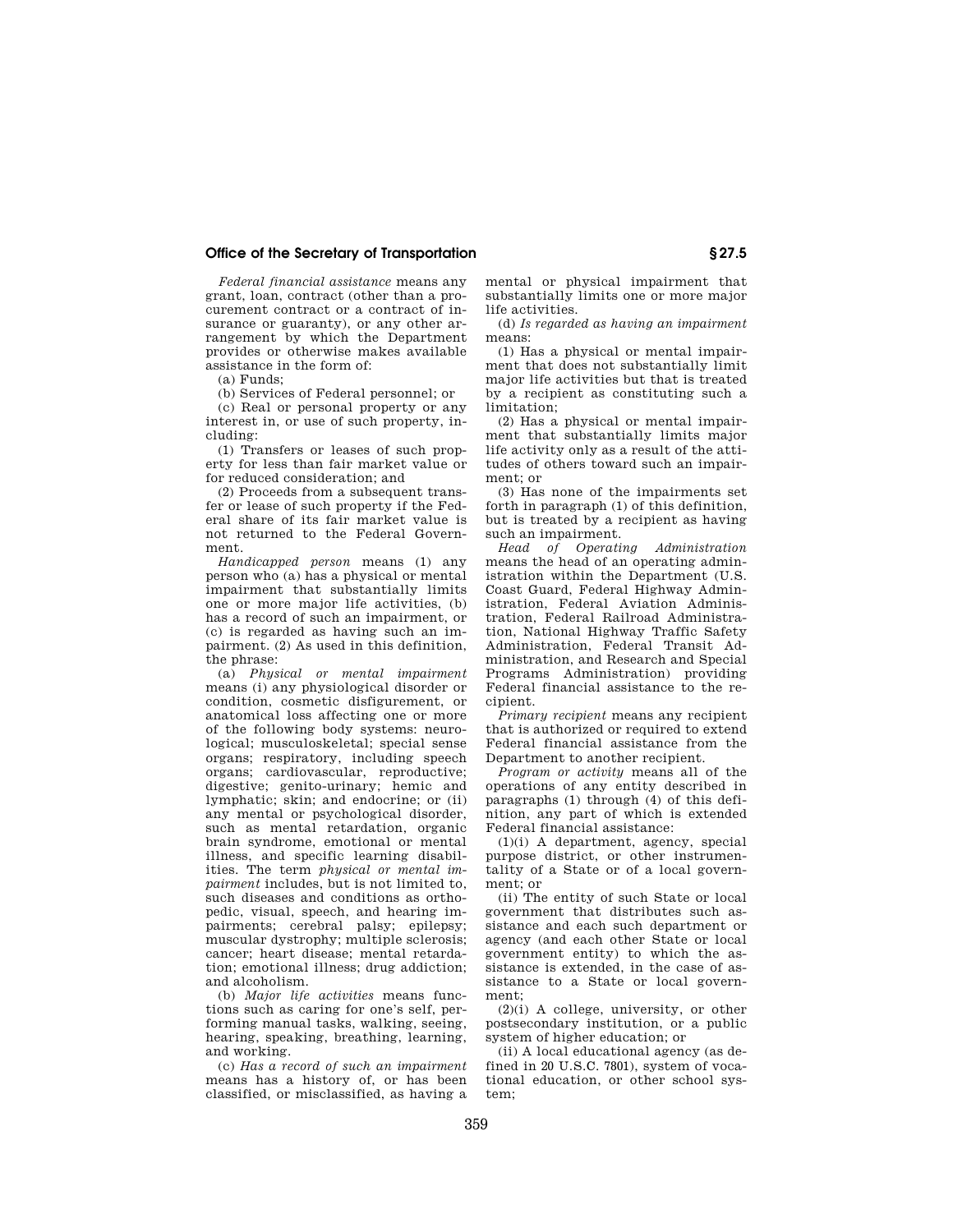(3)(i) An entire corporation, partnership, or other private organization, or an entire sole proprietorship—

(A) If assistance is extended to such corporation, partnership, private organization, or sole proprietorship as a whole; or

(B) Which is principally engaged in the business of providing education, health care, housing, social services, or parks and recreation; or

(ii) The entire plant or other comparable, geographically separate facility to which Federal financial assistance is extended, in the case of any other corporation, partnership, private organization, or sole proprietorship; or

(4) Any other entity which is established by two or more of the entities described in paragraph (1), (2), or (3) of this definition.

*Qualified handicapped person* means:

(1) With respect to employment, a handicapped person who, with reasonable accommodation and within normal safety requirements, can perform the essential functions of the job in question, but the term does not include any individual who is an alcoholic or drug abuser whose current use of alcohol or drugs prevents such person from performing the duties of the job in question or whose employment, by reason of such current alcohol or drug abuse, would constitute a direct threat to property or the safety of others; and

(2) With respect to other services, a handicapped person who meets the essential eligibility requirements for the receipt of such services.

*Recipient* means any State, territory, possession, the District of Columbia, or Puerto Rico, or any political subdivision thereof, or instrumentality thereof, any public or private agency, institution, organization, or other entity, or any individual in any State, territory, possession, the District of Columbia, or Puerto Rico, to whom Federal financial assistance from the Department is extended directly or through another recipient, including any successor, assignee, or transferee thereof, but such term does not include any ultimate beneficiary.

*Secretary* means the Secretary of Transportation.

*Section 504* means section 504 of the Act.

**§ 27.7 49 CFR Subtitle A (10–1–11 Edition)** 

*Special service system* means a transportation system specifically designed to serve the needs of persons who, by reason of disability, are physically unable to use bus systems designed for use by the general public. Special service is characterized by the use of vehicles smaller than a standard transit bus which are usable by handicapped persons, demand-responsive service, point of origin to point of destination service, and flexible routing and scheduling.

[44 FR 31468, May 31, 1979, as amended by Amdt. 1, 46 FR 37492, July 20, 1981; Amdt. 27– 3, 51 FR 19017, May 23, 1986; 56 FR 45621, Sept. 6, 1991; 61 FR 32354, June 24, 1996; 61 FR 56424, Nov. 1, 1996; 68 FR 51390, Aug. 26, 2003]

## **§ 27.7 Discrimination prohibited.**

(a) *General.* No qualified handicapped person shall, solely by reason of his disability, be excluded from participation in, be denied the benefits of, or otherwise be subjected to discrimination under any program or activity that receives Federal financial assistance administered by the Department of Transportation.

(b) *Discriminatory actions prohibited.*  (1) A recipient, in providing any aid, benefit, or service, may not, directly or through contractual, licensing, or other arrangements, on the basis of disability:

(i) Deny a qualified handicapped person the opportunity to participate in or benefit from the aid, benefit, or service;

(ii) Afford a qualified handicapped person an opportunity to participate in or benefit from the aid, benefit, or service that is not substantially equal to that afforded persons who are not handicapped;

(iii) Provide a qualified handicapped person with an aid, benefit, or service that is not as effective in affording equal opportunity to obtain the same result, to gain the same benefit, or to reach the same level of achievement as persons who are not handicapped;

(iv) Provide different or separate aid, benefits, or services to handicapped persons or to any class of handicapped persons unless such action is necessary to provide qualified handicapped persons with aid, benefits or services that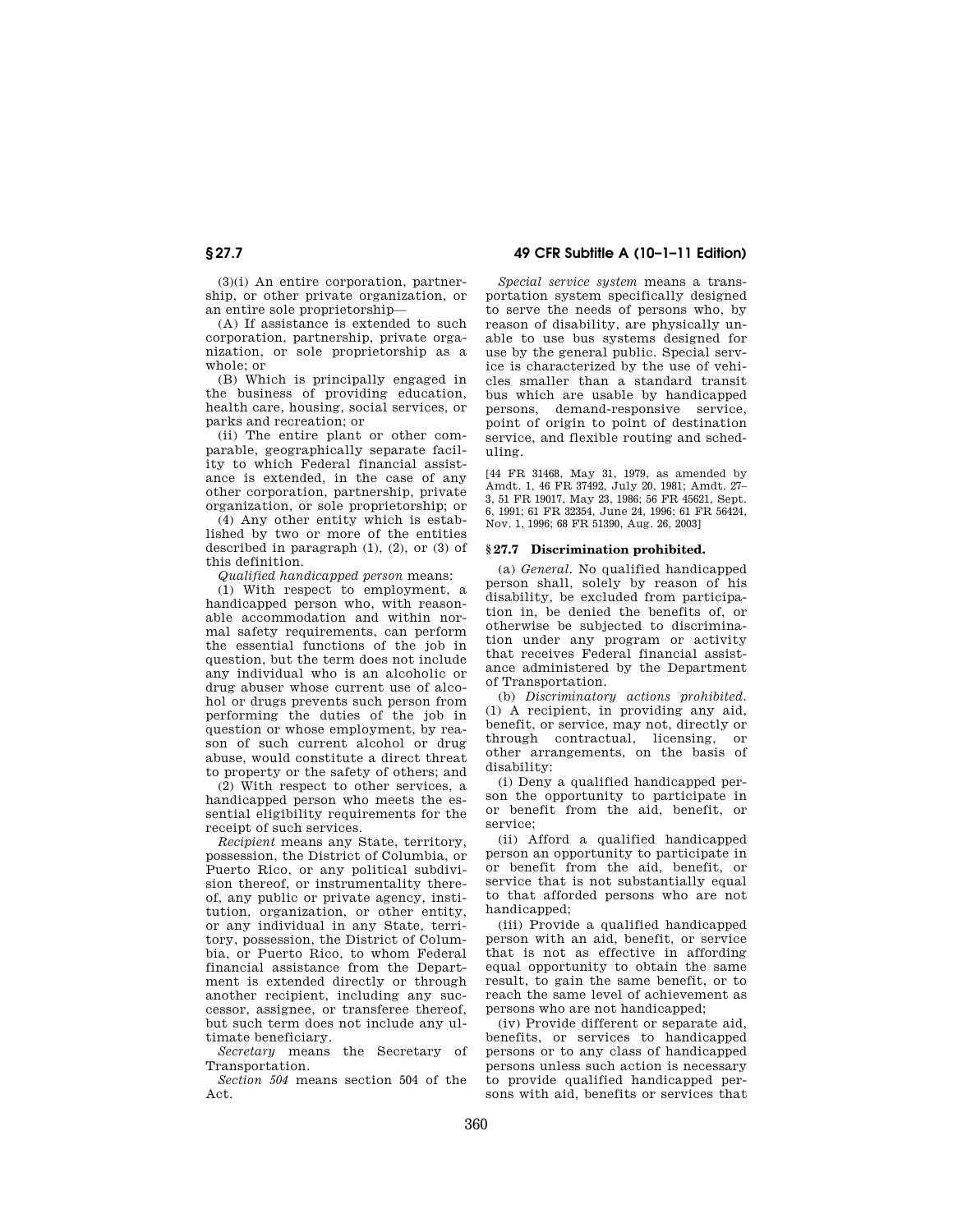are as effective as those provided to persons who are not handicapped;

(v) Aid or perpetuate discrimination against a qualified handicapped person by providing financial or other assistance to an agency, organization, or person that discriminates on the basis of disability in providing any aid, benefit, or service to beneficiaries of the recipient's program or activity;

(vi) Deny a qualified handicapped person the opportunity to participate in conferences, in planning or advising recipients, applicants or would-be applicants, or

(vii) Otherwise limit a qualified handicapped person in the enjoyment of any right, privilege, advantage, or opportunity enjoyed by others receiving an aid, benefit, or service.

(2) For purposes of this part, aids, benefits, and services, to be equally effective, are not required to produce the identical result or level of achievement for handicapped and nonhandicapped persons, but must afford handicapped persons equal opportunity to obtain the same result, to gain the same benefit, or to reach the same level of achievement, in the most integrated setting that is reasonably achievable.

(3) Even if separate or different aid, benefits, or services are available to handicapped persons, a recipient may not deny a qualified handicapped person the opportunity to participate in the programs or activities that are not separate or different.

(4) A recipient may not, directly or through contractual or other arrangements, utilize criteria or methods of administration:

(i) That have the effect of subjecting qualified handicapped persons to discrimination on the basis of disability,

(ii) That have the purpose or effect of defeating or substantially reducing the likelihood that handicapped persons can benefit by the objectives of the recipient's program or activity, or

(iii) That yield or perpetuate discrimination against another recipient if both recipients are subject to common administrative control or are agencies of the same State.

(5) In determining the site or location of a facility, an applicant or a recipient may not make selections:

(i) That have the effect of excluding handicapped persons from, denying them the benefits of, or otherwise subjecting them to discrimination under any program or activity that receives Federal financial assistance, or

(ii) That have the purpose or effect of defeating or substantially impairing the accomplishment of the objectives of the program or activity with respect to handicapped persons.

(6) As used in this section, the aid benefit, or service provided under a program or activity receiving Federal financial assistance includes any aid, benefit, or service provided in or through a facility that has been constructed, expanded, altered, leased or rented, or otherwise acquired, in whole or in part, with Federal financial assistance.

(c) *Communications.* Recipients shall take appropriate steps to ensure that communications with their applicants, employees, and beneficiaries are available to persons with impaired vision and hearing.

(d) *Aid, benefits, or services limited by Federal law.* For aid, benefits, or services authorized by Federal statute or executive order that are designed especially for the handicapped, or for a particular class of handicapped persons, the exclusion of nonhandicapped or other classes of handicapped persons is not prohibited by this part.

[44 FR 3l468, May 31, 1979, as amended at 68 FR 51390, Aug. 26, 2003]

## **§ 27.9 Assurance required.**

(a) *General.* Each application for Federal financial assistance to which this part applies, and each application to provide a facility, shall, as a condition to approval or extension of any Federal financial assistance pursuant to the application, contain, or be accompanied by, written assurance that the program or activity will be conducted or the facility operated in compliance with all the requirements imposed by or pursuant to this part. An applicant may incorporate these assurances by reference in subsequent applications to the Department.

(b) *Future effect of assurances.* Recipients of Federal financial assistance, and transferees of property obtained by a recipient with the participation of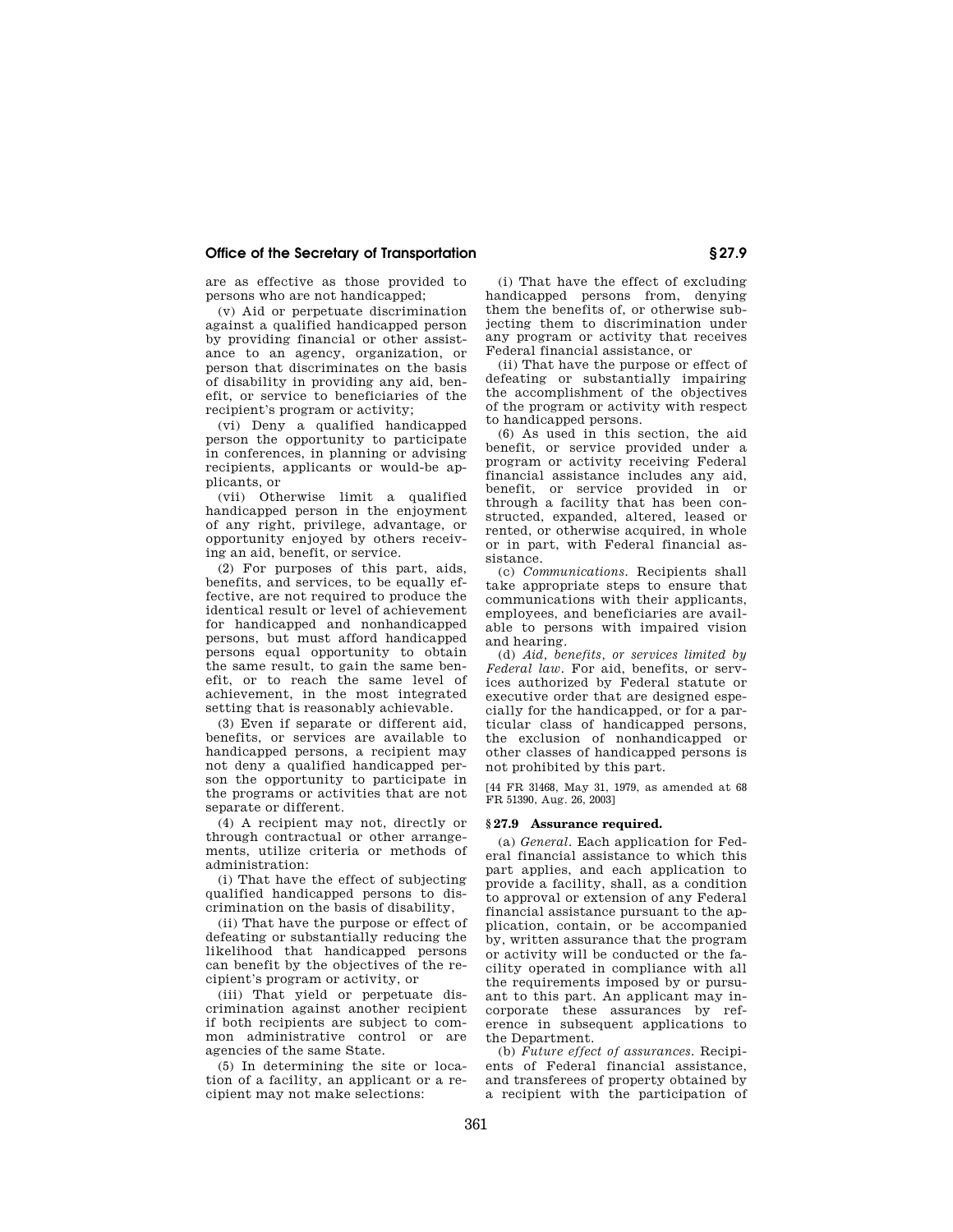Federal financial assistance, are bound by the recipient's assurance under the following circumstances:

(1) When Federal financial assistance is provided in the form of a conveyance of real property or an interest in real property from the Department of Transportation to a recipient, the instrument of conveyance shall include a convenant running with the land binding the recipient and subsequent transferees to comply with the requirements of this part for so long as the property is used for the purpose for which the Federal financial assistance was provided or for a similar purpose.

(2) When Federal financial assistance is used by a recipient to purchase or improve real property, the assurance provided by the recipient shall obligate the recipient to comply with the requirements of this part and require any subsequent transferee of the property, who is using the property for the purpose for which the Federal financial assistance was provided, to agree in writing to comply with the requirements of this part. The obligations of the recipient and transferees under this part shall continue in effect for as long as the property is used for the purpose for which Federal financial assistance was provided or for a similar purpose.

(3) When Federal financial assistance is provided to the recipient in the form of, or is used by the recipient to obtain, personal property, the assurance provided by the recipient shall obligate the recipient to comply with the requirements of this part for the period it retains ownership or possession of the property or the property is used by a transferee for purposes directly related to the operations of the recipient.

(4) When Federal financial assistance is used by a recipient for purposes other than to obtain property, the assurance provided shall obligate the recipient to comply with the requirements of this part for the period during which the Federal financial assistance is extended to the program or activity.

[44 FR 3l468, May 31, 1979, as amended at 68 FR 51390, Aug. 26, 2003]

## **§ 27.11 Remedial action, voluntary action and compliance planning.**

(a) *Remedial action.* (1) If the responsible Departmental official finds that a

**§ 27.11 49 CFR Subtitle A (10–1–11 Edition)** 

qualified handicapped person has been excluded from participation in, denied the benefits of, or otherwise subjected to discrimination under, any program or activity in violation of this part, the recipient shall take such remedial action as the responsible Departmental official deems necessary to overcome the effects of the violation.

(2) Where a recipient is found to have violated this part, and where another recipient exercises control over the recipient that has violated this part, the responsible Departmental official, where appropriate, may require either or both recipients to take remedial action.

(3) The responsible Departmental official may, where necessary to overcome the effects of a violation of this part, require a recipient to take remedial action:

(i) With respect to handicapped persons who are no longer participants in the recipient's program or activity but who were participants in the program or activity when such discrimination occurred, and

(ii) With respect to handicapped persons who would have been participants in the program or activity had the discrimination not occurred.

(b) *Voluntary action.* A recipient may take steps, in addition to any action that is required by this part, to assure the full participation in the recipient's program or activity by qualified handicapped persons.

(c) *Compliance planning.* (1) A recipient shall, within 90 days from the effective date of this part, designate and forward to the head of any operating administration providing financial assistance, with a copy to the responsible Departmental official the names, addresses, and telephone numbers of the persons responsible for evaluating the recipient's compliance with this part.

(2) A recipient shall, within 180 days from the effective date of this part, after consultation at each step in paragraphs  $(c)(2)$  (i)–(iii) of this section with interested persons, including handicapped persons and organizations representing the handicapped: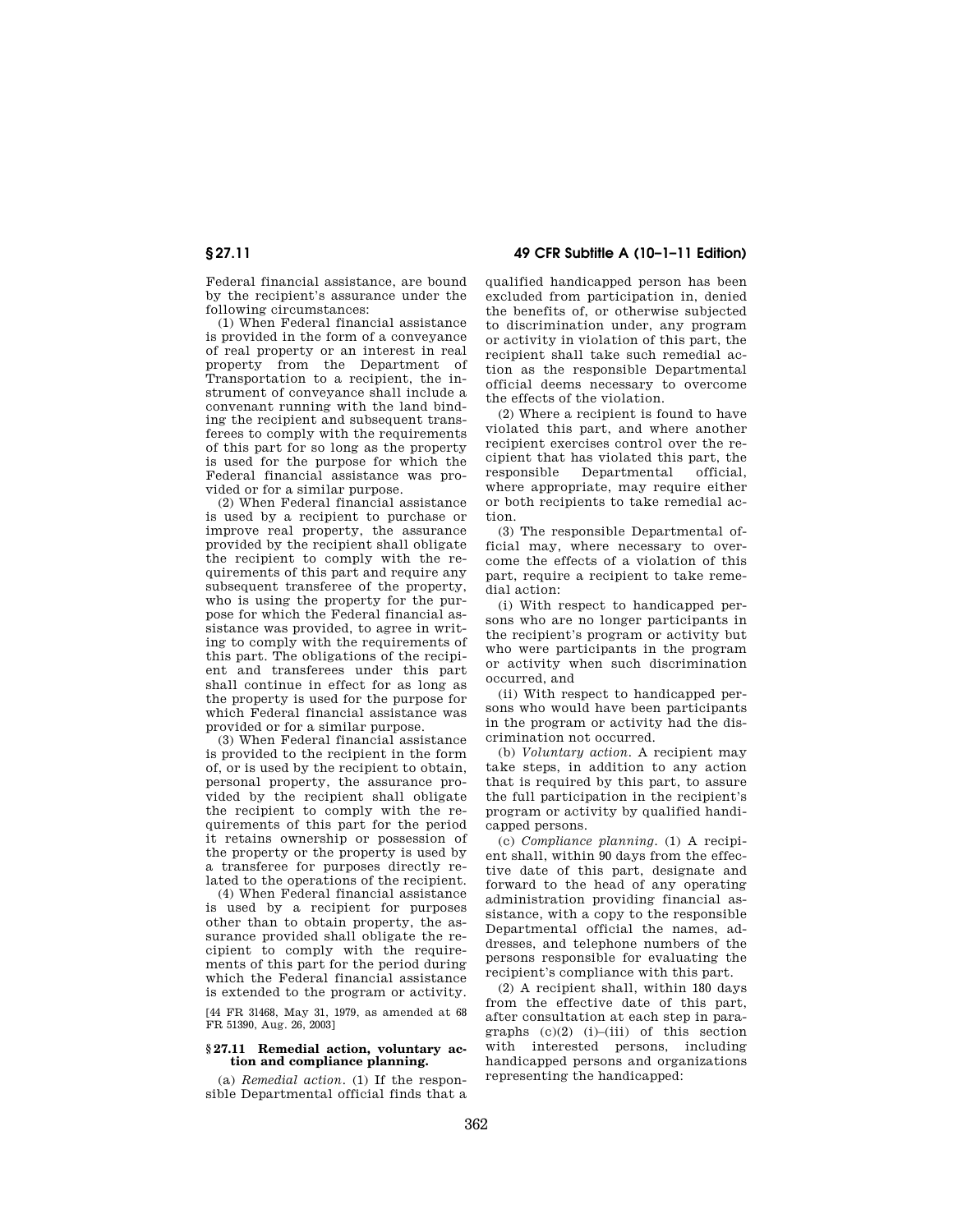(i) Evaluate its current policies and practices for implementing these regulations, and notify the head of the operating administration of the completion of this evaluation;

(ii) Identify shortcomings in compliance and describe the methods used to remedy them;

(iii) Begin to modify, with official approval of recipient's management, any policies or practices that do not meet the requirements of this part according to a schedule or sequence that includes milestones or measures of achievement. These modifications shall be completed within one year from the effective date of this part;

(iv) Take appropriate remedial steps to eliminate the effects of any discrimination that resulted from previous policies and practices; and

(v) Establish a system for periodically reviewing and updating the evaluation.

(3) A recipient shall, for at least three years following completion of the evaluation required under paragraph  $(c)(2)$  of this section, maintain on file, make available for public inspection, and furnish upon request to the head of the operating administration:

(i) A list of the interested persons consulted;

(ii) A description of areas examined and any problems indentified; and

(iii) A description of any modifications made and of any remedial steps taken.

[44 FR 3l468, May 31, 1979, as amended at 68 FR 51390, Aug. 26, 2003]

#### **§ 27.13 Designation of responsible employee and adoption of grievance procedures.**

(a) *Designation of responsible employee.*  Each recipient that employs fifteen or more persons shall, within 90 days of the effective date of this regulation, forward to the head of the operating administration that provides financial assistance to the recipient, with a copy to the responsible Departmental official, the name, address, and telephone number of at least one person designated to coordinate its efforts to comply with this part. Each such recipient shall inform the head of the operating administration of any subsequent change.

(b) *Adoption of complaint procedures.* A recipient that employs fifteen or more persons shall, within 180 days, adopt and file with the head of the operating administration procedures that incorporate appropriate due process standards and provide for the prompt and equitable resolution of complaints alleging any action prohibited by this part.

#### **§ 27.15 Notice.**

(a) A recipient shall take appropriate initial and continuing steps to notify participants, beneficiaries, applicants, and employees, including those with impaired vision or hearing, and unions or professional organizations holding collective bargaining or professional agreements with the recipient, that it does not discriminate on the basis of disability. The notification shall state, where appropriate, that the recipient does not discriminate in admission or access to, or treatment or employment in, its programs or activities. The notification shall also include an identification of the responsible employee designated pursuant to §27.13(a). A recipient shall make the initial notification required by this section within 90 days of the effective date of this part. Methods of initial and continuing notification may include the posting of notices, publication in newspapers and magazines, placement of notices in recipients' publications and distribution of memoranda or other written communications.

(b) If a recipient publishes or uses recruitment materials or publications containing general information that it makes available to participants, beneficiaries, applicants, or employees, it shall include in those materials or publications a statement of the policy described in paragraph (a) of this section. A recipient may meet the requirement of this paragraph either by including appropriate inserts in existing materials and publications or by revising and reprinting the materials and publications. In either case, the addition or revision must be specially noted.

#### **§ 27.17 Effect of State or local law.**

The obligation to comply with this part is not obviated or affected by any State or local law.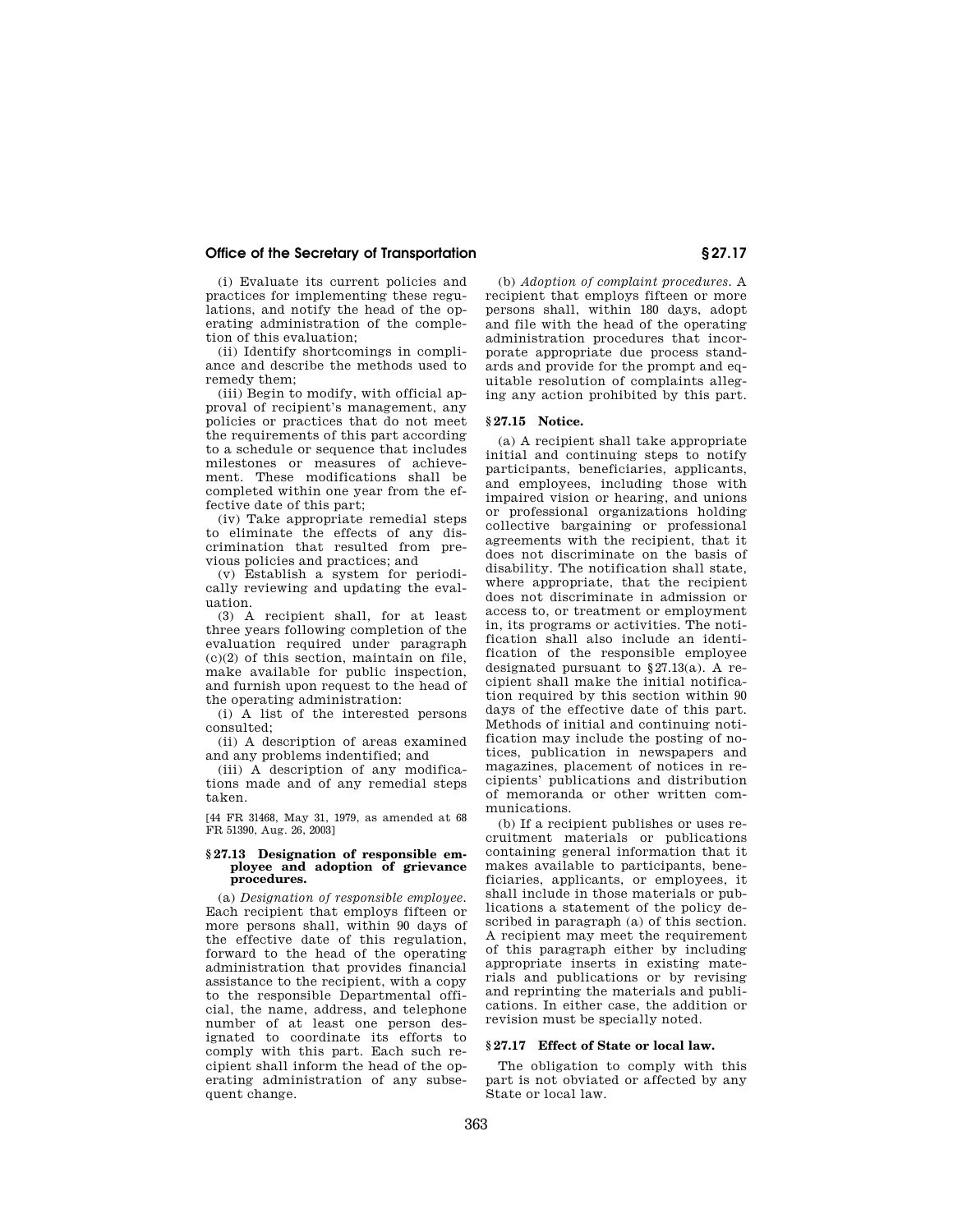## **§ 27.19 Compliance with Americans with Disabilities Act requirements and FTA policy.**

(a) Recipients subject to this part (whether public or private entities as defined in 49 CFR part 37) shall comply with all applicable requirements of the Americans with Disabilities Act (ADA) of 1990 (42 U.S.C. 12101–12213) including the Department's ADA regulations (49 CFR parts 37 and 38), the regulations of the Department of Justice implementing titles II and III of the ADA (28 CFR parts 35 and 36), and the regulations of the Equal Employment Opportunity Commission (EEOC) implementing title I of the ADA (29 CFR part 1630). Compliance with the EEOC title I regulations is required as a condition of compliance with section 504 for DOT recipients even for organizations which, because they have fewer than 25 or 15 employees, would not be subject to the EEOC regulation in its own right. Compliance with all these regulations is a condition of receiving Federal financial assistance from the Department of Transportation. Any recipient not in compliance with this requirement shall be subject to enforcement action under subpart F of this part.

(b) Consistent with FTA policy, any recipient of Federal financial assistance from the Federal Transit Administration whose solicitation was made before August 26, 1990, and is for one or more inaccessible vehicles, shall provide written notice to the Secretary (e.g., in the case of a solicitation made in the past under which the recipient can order additional new buses after the effective date of this section). The Secretary shall review each case individually, and determine whether the Department will continue to participate in the Federal grant, consistent with the provisions in the grant agreement between the Department and the recipient.

[55 FR 40763, Oct. 4, 1990, as amended at 56 FR 45621, Sept. 6, 1991; 61 FR 32354, June 24, 1996]

## **§ 27.19 49 CFR Subtitle A (10–1–11 Edition)**

# **Subpart B—Accessibility Requirements in Specific Operating Administration Programs: Airports, Railroads, and Highways**

## **§ 27.71 Airport facilities.**

(a) This section applies to all terminal facilities and services owned, leased, or operated on any basis by a recipient of DOT financial assistance at a commercial service airport, including parking and ground transportation facilities.

(b) Airport operators shall ensure that the terminal facilities and services subject to this section shall be readily accessible to and usable by individuals with disabilities, including individuals who use wheelchairs. Airport operators shall be deemed to comply with this section 504 obligation if they meet requirements applying to state and local government programs or activities and facilities under Department of Justice (DOJ) regulations implementing Title II of the Americans with Disabilities Act (ADA).

(c) The airport shall ensure that there is an accessible path between the gate and the area from which aircraft are boarded.

(d) Systems of inter-terminal transportation, including, but not limited to, shuttle vehicles and people movers, shall comply with applicable requirements of the Department of Transportation's ADA rules.

(e) The Americans with Disabilities Act Accessibility Guidelines (ADAAGs), including section 10.4 concerning airport facilities, shall be the standard for accessibility under this section.

(f) Contracts or leases between carriers and airport operators concerning the use of airport facilities shall set forth the respective responsibilities of the parties for the provision of accessible facilities and services to individuals with disabilities as required by this part and applicable ADA rules of the Department of Transportation and Department of Justice for airport operators and applicable Air Carrier Access Act rules (49 CFR part 382) for carriers. (g) If an airport operator who receives Federal financial assistance for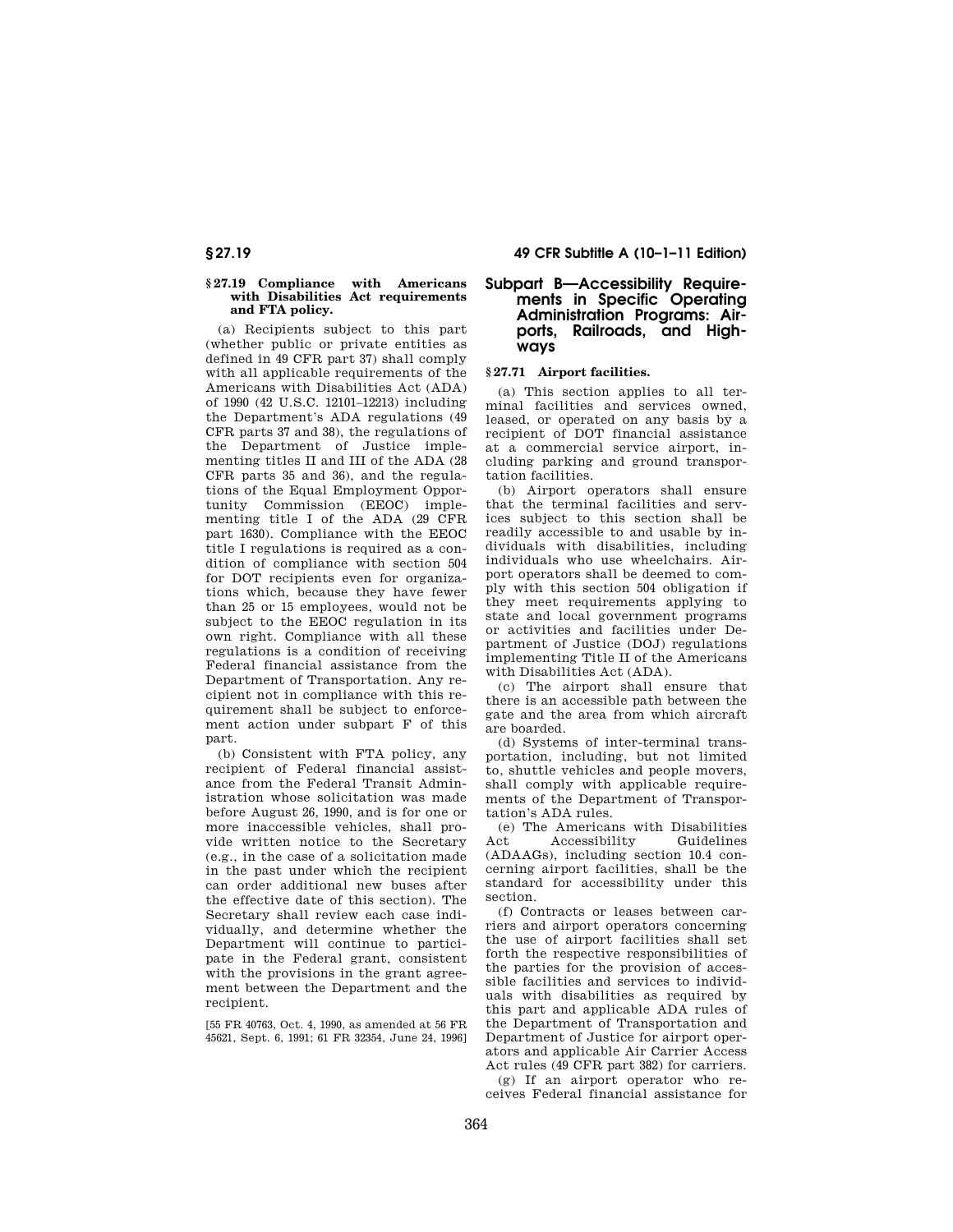an existing airport facility has not already done so, the recipient shall submit a transition plan meeting the requirements of §27.65(d) of this part to the FAA no later than March 3, 1997.

[61 FR 56424, Nov. 1, 1996, as amended at 68 FR 51391, Aug. 26, 2003]

## **§ 27.72 Boarding assistance for aircraft.**

(a) Paragraphs (b)–(e) of this section apply to airports with 10,000 or more annual enplanements.

(b) Airports shall, in cooperation with carriers serving the airports, provide boarding assistance to individuals with disabilities using mechanical lifts, ramps, or other devices that do not require employees to lift or carry passengers up stairs. Paragraph (c) of this section applies to aircraft with a seating capacity of 19 through 30 passengers. Paragraph (d) of this section applies to aircraft with a seating capacity of 31 or more passengers.

 $(c)(1)$  Each airport operator shall negotiate in good faith with each carrier serving the airport concerning the acquisition and use of boarding assistance devices for aircraft with a seating capacity of 19 through 30 passengers. The airport operator and the carrier(s) shall, by no later than September 2, 1997, sign a written agreement allocating responsibility for meeting the boarding assistance requirements of this section between or among the parties. The agreement shall be made available, on request, to representatives of the Department of Transportation.

(2) The agreement shall provide that all actions necessary to ensure accessible boarding for passengers with disabilities are completed as soon as practicable, but no later than December 2, 1998, at large and medium commercial service hub airports (those with 1,200,000 or more annual enplanements); December 2, 1999, for small commercial service hub airports (those with between 250,000 and 1,199,999 annual enplanements); or December 2, 2000, for non-hub commercial service primary airports (those with between 10,000 and 249,999 annual enplanements). All air carriers and airport operators involved are jointly responsible for the timely

and complete implementation of the agreement.

(3) Boarding assistance under the agreement is not required in the following situations:

(i) Access to aircraft with a capacity of fewer than 19 or more than 30 seats;

(ii) Access to float planes;

(iii) Access to the following 19-seat capacity aircraft models: the Fairchild Metro, the Jetstream 31, and the Beech 1900 (C and D models);

(iv) Access to any other 19-seat aircraft model determined by the Department of Transportation to be unsuitable for boarding assistance by lift, ramp or other suitable device on the basis of a significant risk of serious damage to the aircraft or the presence of internal barriers that preclude passengers who use a boarding or aisle chair to reach a non-exit row seat.

(4) When boarding assistance is not required to be provided under paragraph (c)(3) of this section, or cannot be provided as required by paragraphs (b) and (c) of this section (e.g., because of mechanical problems with a lift), boarding assistance shall be provided by any available means to which the passenger consents, except hand-carrying as defined in 14 CFR 382.39(a)(2).

(5) The agreement shall ensure that all lifts and other accessibility equipment are maintained in proper working condition.

(d)(1) Each airport operator shall negotiate in good faith with each carrier serving the airport concerning the acquisition and use of boarding assistance devices for aircraft with a seating capacity of 31 or more passengers where level entry boarding is not otherwise available. The airport operator and the carrier(s) shall, by no later than March 4, 2002 sign a written agreement allocating responsibility for meeting the boarding assistance requirements of this section between or among the parties. The agreement shall be made available, on request, to representatives of the Department of Transportation.

(2) The agreement shall provide that all actions necessary to ensure accessible boarding for passengers with disabilities are completed as soon as practicable, but no later than December 4,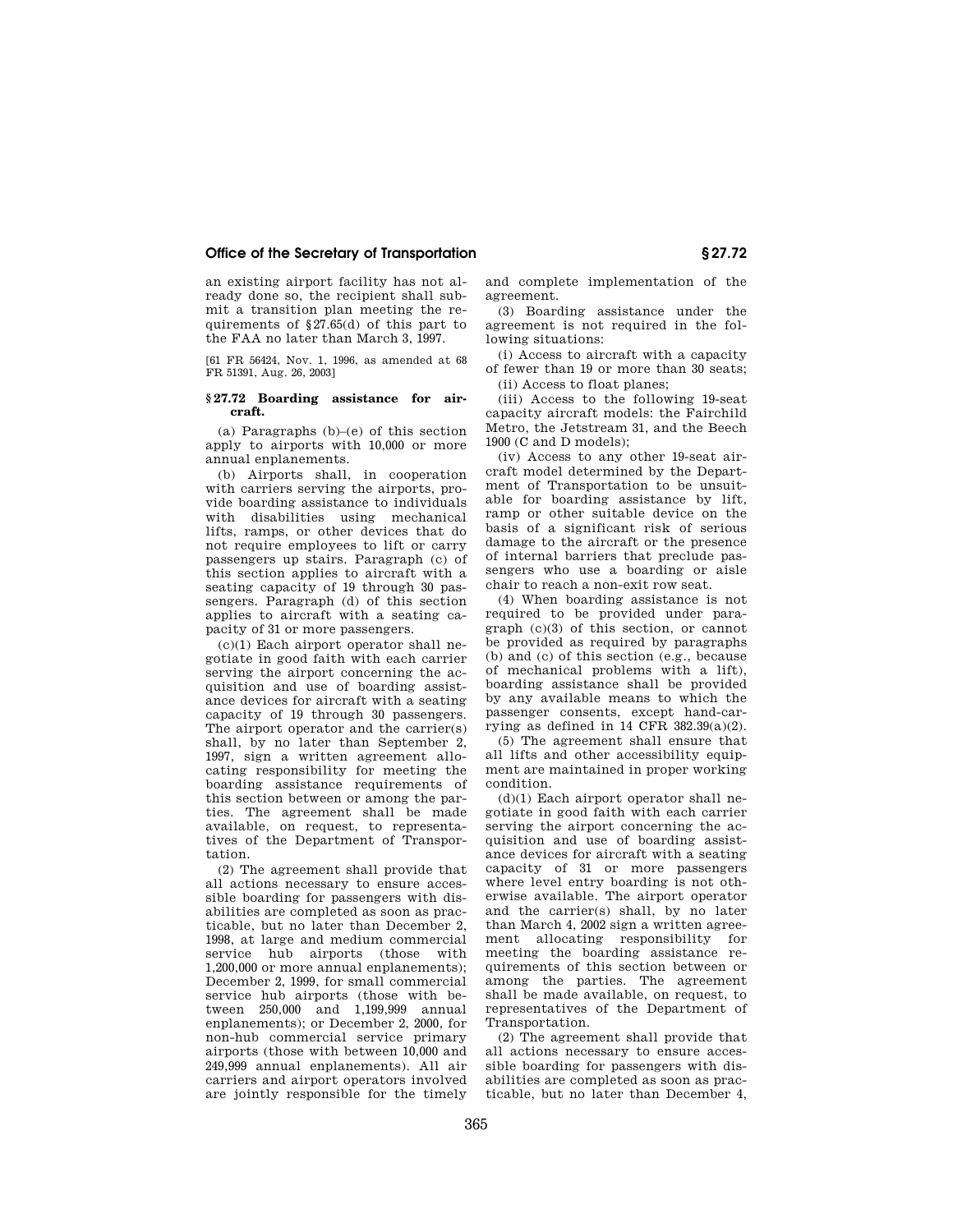2002. All air carriers and airport operators involved are jointly responsible for the timely and complete implementation of the agreement.

(3) Level-entry boarding assistance under the agreement is not required with respect to float planes or with respect to any widebody aircraft determined by the Department of Transportation to be unsuitable for boarding assistance by lift, ramp, or other device on the basis that no existing boarding assistance device on the market will accommodate the aircraft without a significant risk of serious damage to the aircraft or injury to passengers or employees.

(4) When level-entry boarding assistance is not required to be provided under paragraph (d)(3) of this section, or cannot be provided as required by paragraphs (b) and (d) of this section (e.g., because of mechanical problems with a lift), boarding assistance shall be provided by any available means to which the passenger consents, except hand-carrying as defined in 14 CFR 382.39(a)(2).

(5) The agreement shall ensure that all lifts and other accessibility equipment are maintained in proper working condition.

(e) In the event that airport personnel are involved in providing boarding assistance, the airport shall ensure that they are trained to proficiency in the use of the boarding assistance equipment used at the airport and appropriate boarding assistance procedures that safeguard the safety and dignity of passengers.

[66 FR 22115, May 3, 2001]

## **§ 27.75 Federal Highway Administration—highways.**

(a) *New facilities*—(1) *Highway rest area facilities.* All such facilities that will be constructed with Federal financial assistance shall be designed and constructed in accordance with the accessibility standards referenced in §27.3(b) of this part.

(2) *Curb cuts.* All pedestrian crosswalks constructed with Federal financial assistance shall have curb cuts or ramps to accommodate persons in wheelchairs, pursuant to section 228 of the Federal-Aid Highway Act of 1973 (23 U.S.C.  $402(b)(1)(F)$ .

# **§ 27.75 49 CFR Subtitle A (10–1–11 Edition)**

(3) *Pedestrian over-passes, under-passes and ramps.* Pedestrian over-passes, under-passes and ramps, constructed with Federal financial assistance, shall be accessible to handicapped persons, including having gradients no steeper than 10 percent, unless:

(i) Alternate safe means are provided to enable mobility-limited persons to cross the roadway at that location; or

(ii) It would be infeasible for mobility-limited persons to reach the overpasses, under-passes or ramps because of unusual topographical or architectural obstacles unrelated to the federally assisted facility.

(b) *Existing facilities—Rest area facilities.* Rest area facilities on Interstate highways shall be made accessible to handicapped persons, including wheelchair users, within a three-year period after the effective date of this part. Other rest area facilities shall be made accessible when Federal financial assistance is used to improve the rest area, or when the roadway adjacent to or in the near vicinity of the rest area is constructed, reconstructed or otherwise altered with Federal financial assistance.

[44 FR 31468, May 31, 1979, as amended by Amdt. 27–3, 51 FR 19017, May 23, 1986. Redesignated at 56 FR 45621, Sept. 6, 1991]

## **§ 27.77 Recipients of Essential Air Service subsidies.**

Any air carrier receiving Federal financial assistance from the Department of Transportation under the Essential Air Service Program shall, as a condition of receiving such assistance, comply with applicable requirements of this part and applicable section 504 and ACAA rules of the Department of Transportation.

[61 FR 56425, Nov. 1, 1996, as amended at 68 FR 51391, Aug. 26, 2003]

# **Subpart C—Enforcement**

SOURCE: 44 FR 31468, May 31, 1979, unless otherwise noted. Redesignated at 56 FR 45621, Sept. 6, 1991.

## **§ 27.121 Compliance information.**

(a) *Cooperation and assistance.* The responsible Departmental official, to the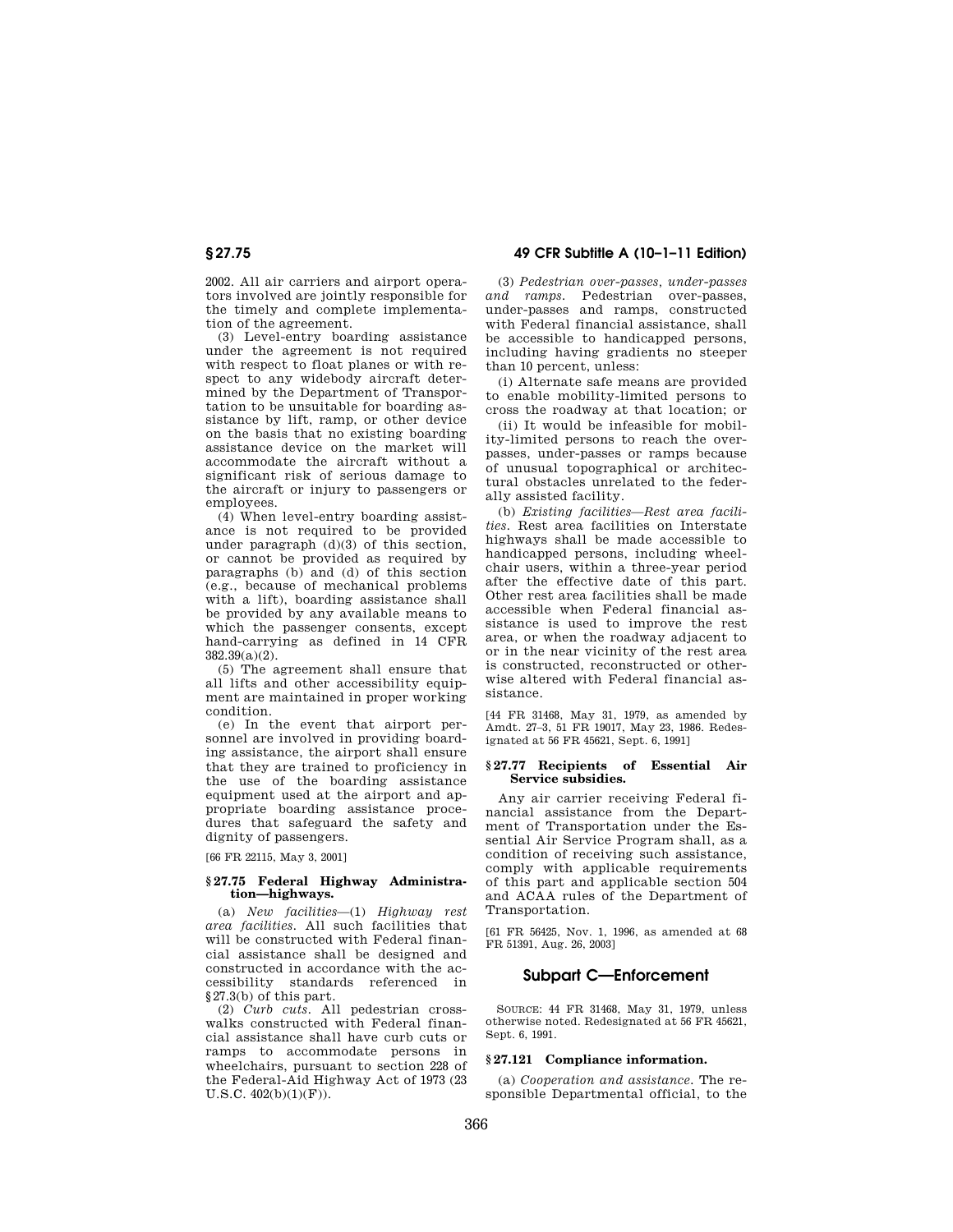fullest extent practicable, seeks the cooperation of recipients in securing compliance with this part and provides assistance and guidance to recipients to help them comply with this part.

(b) *Compliance reports.* Each recipient shall keep on file for one year all complaints of noncompliance received. A record of all such complaints, which may be in summary form, shall be kept for five years. Each recipient shall keep such other records and submit to the responsible Departmental official or his/her designee timely, complete, and accurate compliance reports at such times, and in such form, and containing such information as the responsible Department official may prescribe. In the case in which a primary recipient extends Federal financial assistance to any other recipient, the other recipient shall also submit compliance reports to the primary recipient so as to enable the primary recipient to prepare its report.

(c) *Access to sources of information.*  Each recipient shall permit access by the responsible Departmental official or his/her designee during normal business hours to books, records, accounts, and other sources of information, and to facilities that are pertinent to compliance with this part. Where required information is in the exclusive possession of another agency or person who fails or refuses to furnish the information, the recipient shall so certify in its report and describe the efforts made to obtain the information. Considerations of privacy or confidentiality do not bar the Department from evaluating or seeking to enforce compliance with this part. Information of a confidential nature obtained in connection with compliance evaluation or enforcement is not disclosed by the Department, except in formal enforcement proceedings, where necessary, or where otherwise required by law.

(d) *Information to beneficiaries and participants.* Each recipient shall make available to participants, beneficiaries, and other interested persons such information regarding the provisions of this regulation and its application to the program or activity for which the recipient receives Federal financial assistance, and make such information available to them in such manner, as

the responsible Departmental official finds necessary to apprise them of the protections against discrimination provided by the Act and this part.

[44 FR 31468, May 31, 1979. Redesignated at 56 FR 45621, Sept. 6, 1991. 68 FR 51391, Aug. 26, 2003]

#### **§ 27.123 Conduct of investigations.**

(a) *Periodic compliance reviews.* The responsible Departmental official or his/ her designee, from time to time, reviews the practices of recipients to determine whether they are complying with this part.

(b) *Complaints.* Any person who believes himself/herself or any specific class of individuals to be harmed by failure to comply with this part may, personally or through a representative, file a written complaint with the responsible Departmental official. A Complaint must be filed not later than 180 days from the date of the alleged discrimination, unless the time for filing is extended by the responsible Departmental official or his/her designee.

(c) *Investigations.* The responsible Departmental official or his/her designee makes a prompt investigation whenever a compliance review, report, complaint, or any other information indicates a possible failure to comply with this part. The investigation includes, where appropriate, a review of the pertinent practices and policies of the recipient, and the circumstances under which the possible noncompliance with this part occurred.

(d) *Resolution of matters.* (1) If, after an investigation pursuant to paragraph (c) of this section, the responsible Departmental official finds reasonable cause to believe that there is a failure to comply with this part, the responsible Departmental official will inform the recipient. The matter is resolved by informal means whenever possible. If the responsible Departmental official determines that the matter cannot be resolved by informal means, action is taken as provided in §27.125.

(2) If an investigation does not warrant action pursuant to paragraph  $(d)(1)$  of this section, the responsible Departmental official or his/her designee so informs the recipient and the complainant, if any, in writing.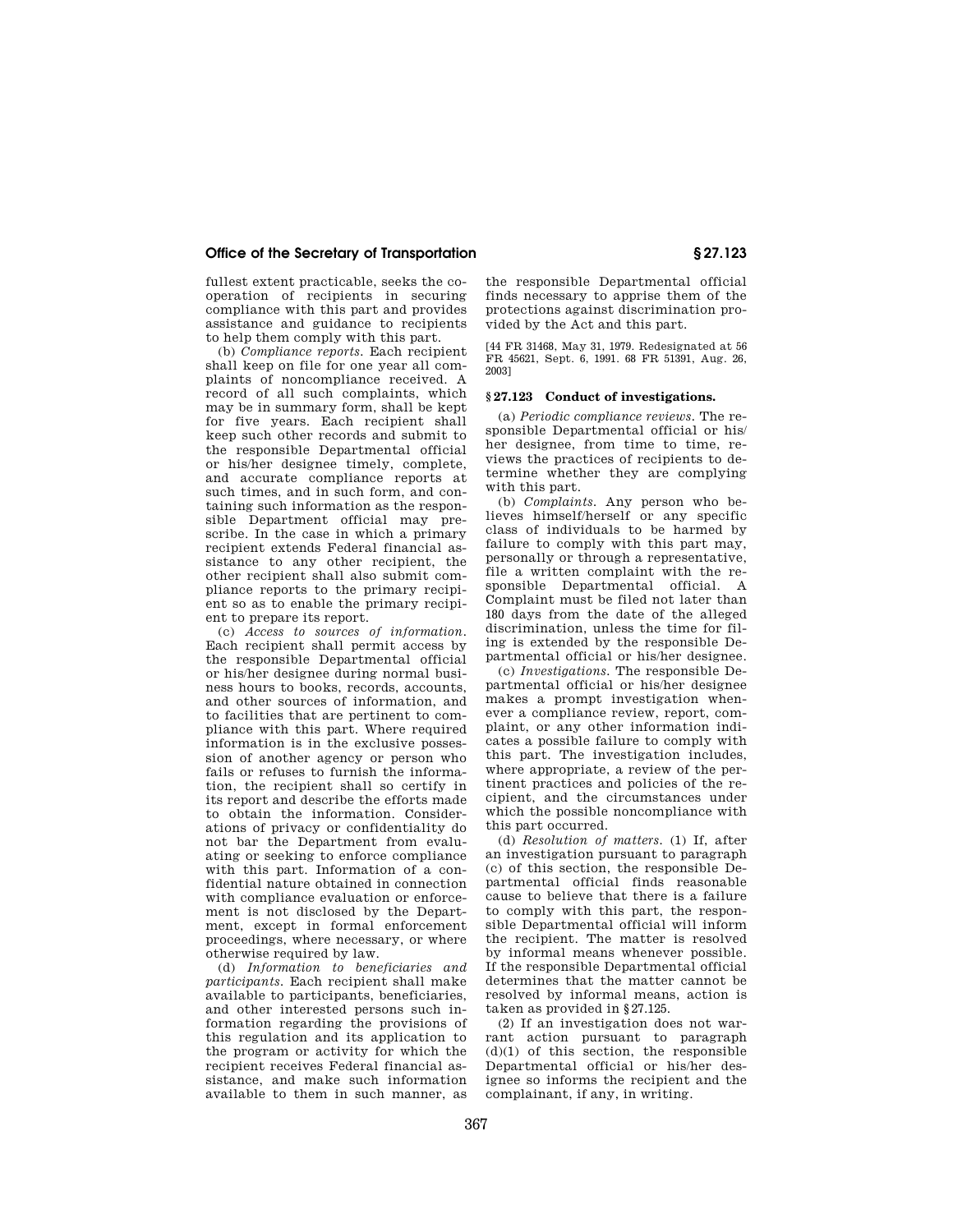(e) *Intimidating and retaliatory acts prohibited.* No employee or contractor of a recipient shall intimidate, threaten, coerce, or discriminate against any individual for the purpose of interfering with any right or privilege secured by section 504 of the Act or this part, or because the individual has made a complaint, testified, assisted, or participated in any manner in an investigation, hearing, or proceeding, under this part. The identity of complainants is kept confidential at their election during the conduct of any investigation, hearing or proceeding under this part. However, when such confidentiality is likely to hinder the investigation, the complainant will be advised for the purpose of waiving the privilege.

#### **§ 27.125 Compliance procedure.**

(a) *General.* If there is reasonable cause for the responsible Departmental official to believe that there is a failure to comply with any provision of this part that cannot be corrected by informal means, the responsible Departmental official may recommend suspension or termination of, or refusal to grant or to continue Federal financial assistance, or take any other steps authorized by law. Such other steps may include, but are not limited to:

(1) A referral to the Department of Justice with a recommendation that appropriate proceedings be brought to enforce any rights of the United States under any law of the United States (including other titles of the Act), or any assurance or other contractural undertaking; and

(2) Any applicable proceeding under State or local law.

(b) *Refusal of Federal financial assistance.* (1) No order suspending, terminating, or refusing to grant or continue Federal financial assistance becomes effective until:

(i) The responsible Departmental official has advised the applicant or recipient of its failure to comply and has determined that compliance cannot be secured by voluntary means; and

(ii) There has been an express finding by the Secretary on the record, after opportunity for hearing, of a failure by the applicant or recipient to comply

**§ 27.125 49 CFR Subtitle A (10–1–11 Edition)** 

with a requirement imposed by or pursuant to this part.

(2) Any action to suspend, terminate, or refuse to grant or to continue Federal financial assistance is limited to the particular recipient who has failed to comply, and is limited in its effect to the particular program or activity, or part thereof, in which noncompliance has been found.

(c) *Other means authorized by law.* No other action is taken until:

(1) The responsible Departmental official has determined that compliance cannot be secured by voluntary means;

(2) The recipient or other person has been notified by the responsible Departmental official of its failure to comply and of the proposed action;

(3) The expiration of at least 10 days from the mailing of such notice to the recipient or other person. During this period, additional efforts are made to persuade the recipient or other person to comply with the regulations and to take such corrective action as may be appropriate.

[44 FR 31468, May 31, 1979. Redesignated at 56 FR 45621, Sept. 6, 1991. 68 FR 51391, Aug. 26, 2003]

## **§ 27.127 Hearings.**

(a) *Opportunity for hearing.* Whenever an opportunity for a hearing is required by §27.125(b), reasonable notice is given by the responsible Departmental official by registered or certified mail, return receipt requested, to the affected applicant or recipient. This notice advises the applicant or recipient of the action proposed to be taken, the specific provision under which the proposed action is to be taken, and the matters of fact or law asserted as the basis for this action, and either:

(1) Fixes a date not less than 20 days after the date of such notice within which the applicant or recipient may request a hearing; or

(2) Advises the applicant or recipient that the matter in question has been set for hearing at a stated place and time.

The time and place shall be reasonable and subject to change for cause. The complainant, if any, also is advised of the time and place of the hearing. An applicant or recipient may waive a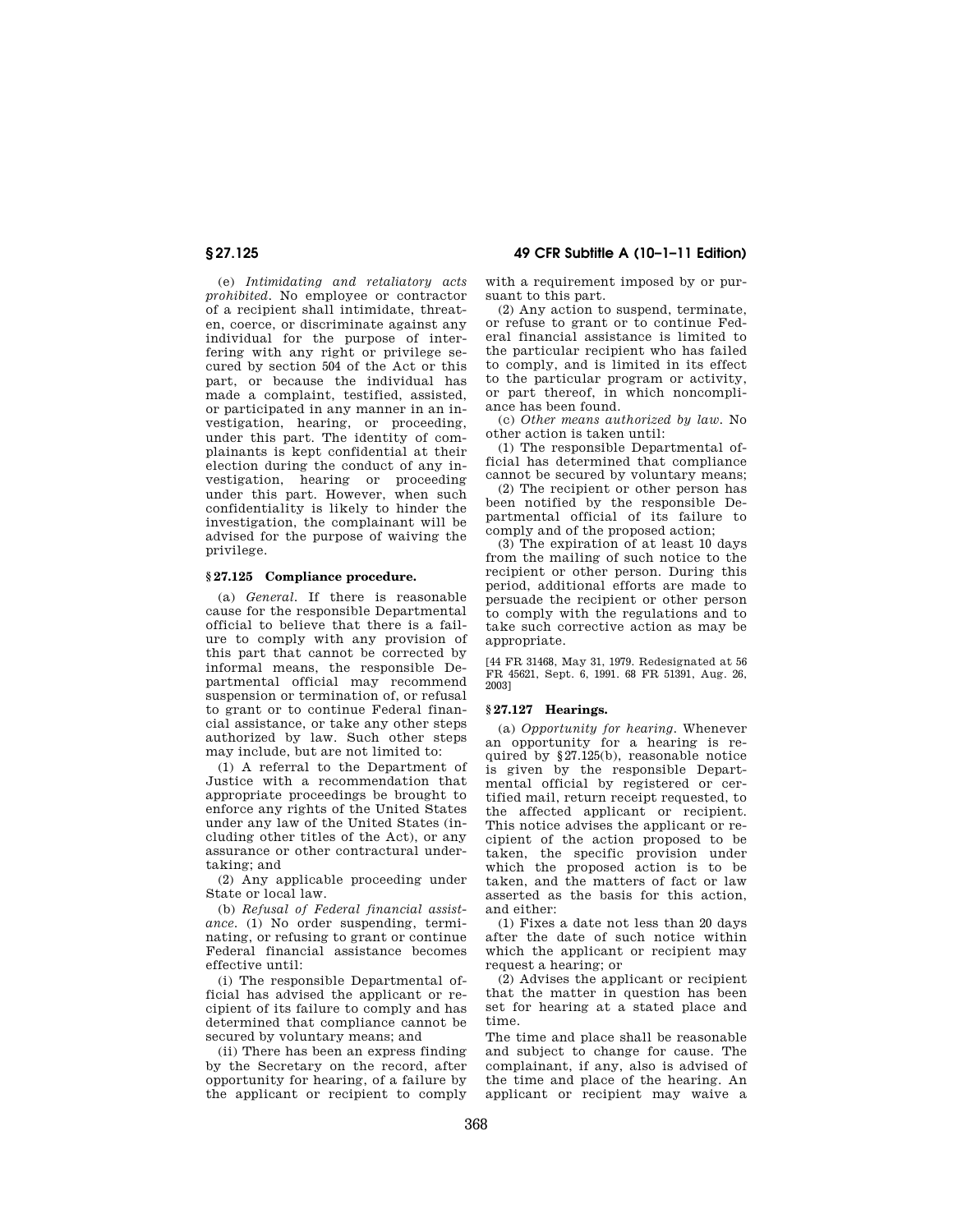hearing and submit written information and argument for the record. The failure of an applicant or recipient to request a hearing constitutes a waiver of the right to a hearing under section 504 of the Act and §27.125(b), and consent to the making of a decision on the basis of such information as may be part of the record.

(b) If the applicant or recipient waives its opportunity for a hearing, the responsible Departmental official shall notify the applicant or recipient that it has the opportunity to submit written information and argument for the record. The responsible Departmental official may also place written information and argument into the record.

(c) *Time and place of hearing.* Hearings are held at the office of the Department in Washington, DC, at a time fixed by the responsible Departmental official unless he/she determines that the convenience of the applicant or recipient or of the Department requires that another place be selected. Hearings are held before an Administrative Law Judge designated in accordance with 5 U.S.C. 3105 and 3344 (section 11 of the Administrative Procedure Act).

(d) *Right to counsel.* In all proceedings under this section, the applicant or recipient and the responsible Departmental official have the right to be represented by counsel.

(e) *Procedures, evidence and record.* (1) The hearing, decision, and any administrative review thereof are conducted in conformity with sections 554 through 557 of title 5 of the United States Code, and in accordance with such rules of procedure as are proper (and not inconsistent with this section) relating to the conduct of the hearing, giving notice subsequent to those provided for in paragraph (a) of this section, taking testimony, exhibits, arguments and briefs, requests for findings, and other related matters. The responsible Departmental official and the applicant or recipient are entitled to introduce all relevant evidence on the issues as stated in the notice for hearing or as determined by the officer conducting the hearing. Any person (other than a government employee considered to be on official business) who, having been invited or requested to ap-

pear and testify as a witness on the government's behalf, attends at a time and place scheduled for a hearing provided for by this part may be reimbursed for his/her travel and actual expenses in an amount not to exceed the amount payable under the standardized travel regulations applicable to a government employee traveling on official business.

(2) Technical rules of evidence do not apply to hearings conducted pursuant to this part, but rules or principles designed to assure production of the most credible evidence available and to subject testimony to cross examination are applied where reasonably necessary by the Administrative Law Judge conducting the hearing. The Administrative Law Judge may exclude irrelevant, immaterial, or unduly repetitious evidence. All documents and other evidence offered or taken for the record are open to examination by the parties and opportunity is given to refute facts and arguments advanced by either side. A transcript is made of the oral evidence except to the extent the substance thereof is stipulated for the record. All decisions are based on the hearing record and written findings shall be made.

(f) *Consolidation or joint hearings.* In cases in which the same or related facts are asserted to constitute noncompliance with this regulation with respect to two or more Federal statutes, authorities, or other means by which Federal financial assistance is extended and to which this part applies, or noncompliance with this part and the regulations of one or more other Federal departments or agencies issued under section 504 of the Act, the responsible Departmental official may, in agreement with such other departments or agencies, where applicable, provide for consolidated or joint hearings. Final decisions in such cases, insofar as this regulation is concerned, are made in accordance with §27.129.

[44 FR 31468, May 31, 1979. Redesignated at 56 FR 45621, Sept. 6, 1991. 68 FR 51391, Aug. 26, 2003]

## **§ 27.129 Decisions and notices.**

(a) *Decisions by Administrative Law Judge.* After the hearing, the Administrative Law Judge certifies the entire